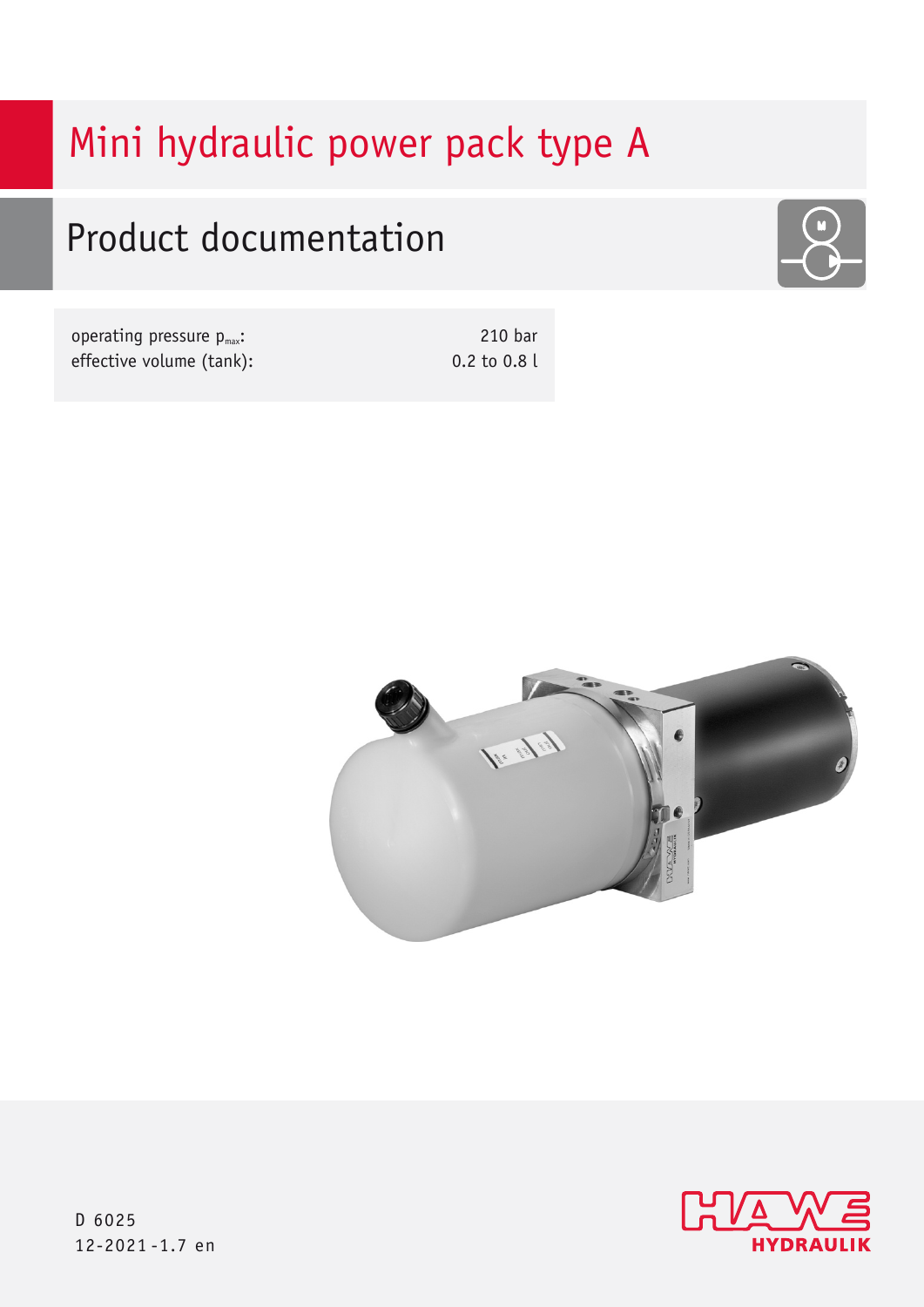

© by HAWE Hydraulik SE.

The reproduction and distribution of this document as well as the use and communication of its contents to others without explicit authorization is prohibited.

Offenders will be held liable for the payment of damages.

All rights reserved in the event of patent or utility model applications.

Brand names, product names and trademarks are not specifically indicated. In particular with regard to registered and protected names and trademarks, usage is subject to legal provisions.

HAWE Hydraulik respects these legal provisions in all cases.

HAWE Hydraulik cannot provide individual guarantees that the stated circuits or procedures (including in part) are not subject to the intellectual property rights of third parties.

Printing date / document generated on: 20.12.2021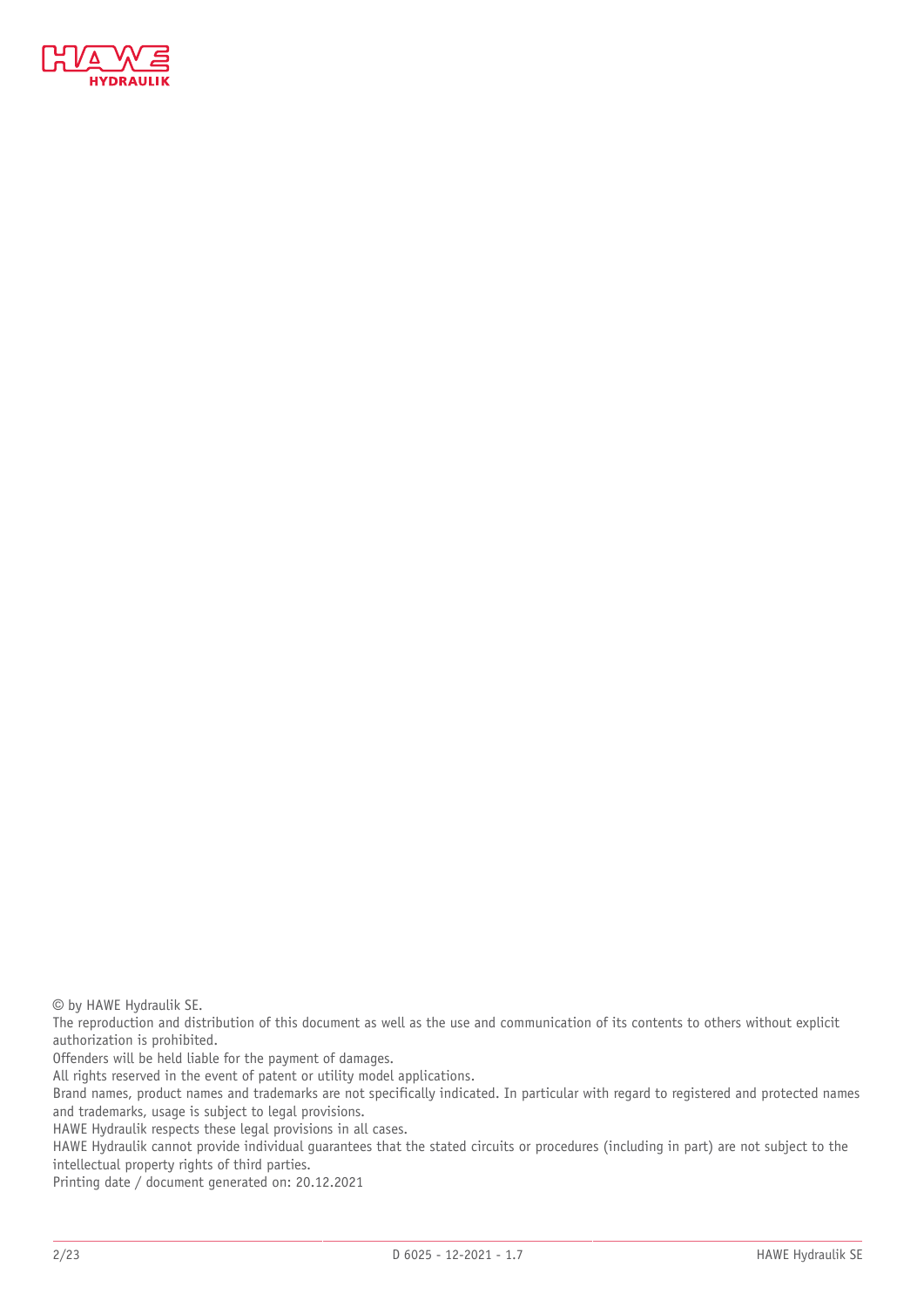

## **Table of Contents**

| $\mathbf{1}$   |  |
|----------------|--|
| $\overline{2}$ |  |
| 2.1            |  |
| 2.2            |  |
| 2.3            |  |
| 2.4            |  |
| 2.5            |  |
| $\overline{3}$ |  |
| 3.1            |  |
| 3.2            |  |
| 3.3            |  |
| 3.4            |  |
| $\overline{4}$ |  |
| 5              |  |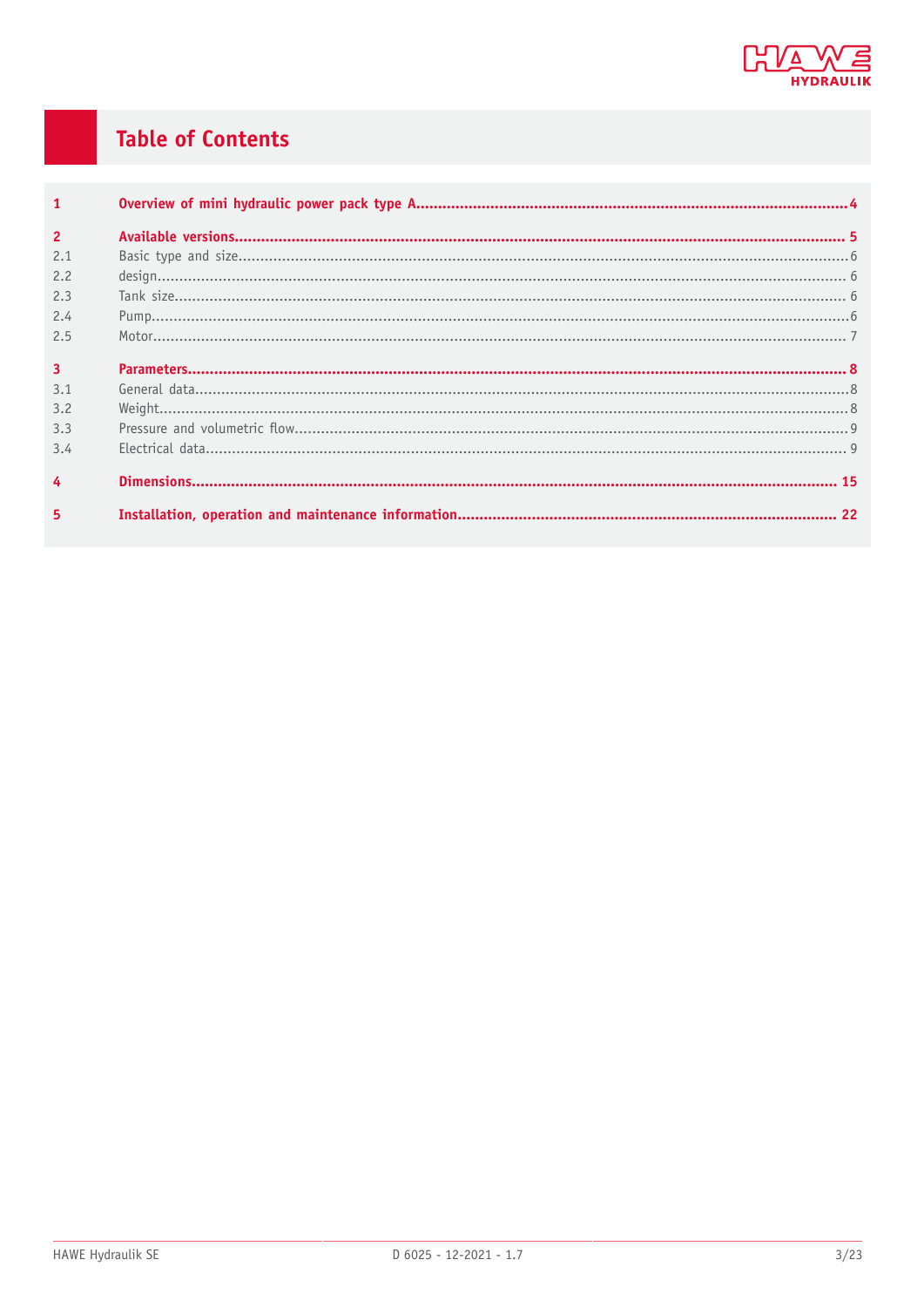

## <span id="page-3-0"></span>**1 Overview of mini hydraulic power pack type A**

Compact hydraulic power packs are a type of hydraulic power pack. They are characterised by a highly compact design, since the motor shaft of the electric drive also acts as the pump shaft. Compact hydraulic power packs are designed to supply hydraulic circuits with hydraulic fluid.

The mini hydraulic power pack type A is characterised by its modular design. An external gear pump is flange-mounted onto the equipment rack in the hydraulic power pack. The oil tank is a round, plastic tank with an M14x1.5 filling screw.

Version A 100 comes with a choice of two equipment racks (Q and H), which can be used to mount a range of motors, pumps and tanks. The Type-TLC and SL valve banks in the modular system can be used to build ready-for-connection complete solutions.

#### **Features and benets**

- DC and AC power supply
- Suitable for short period operation
- Vertical and horizontal installation possible
- Quiet operation

#### **Application areas**

- Floor-lock systems
- Automotive technology
- **Aviation**
- Decentralised hydraulic controls



*Mini hydraulic power pack type A*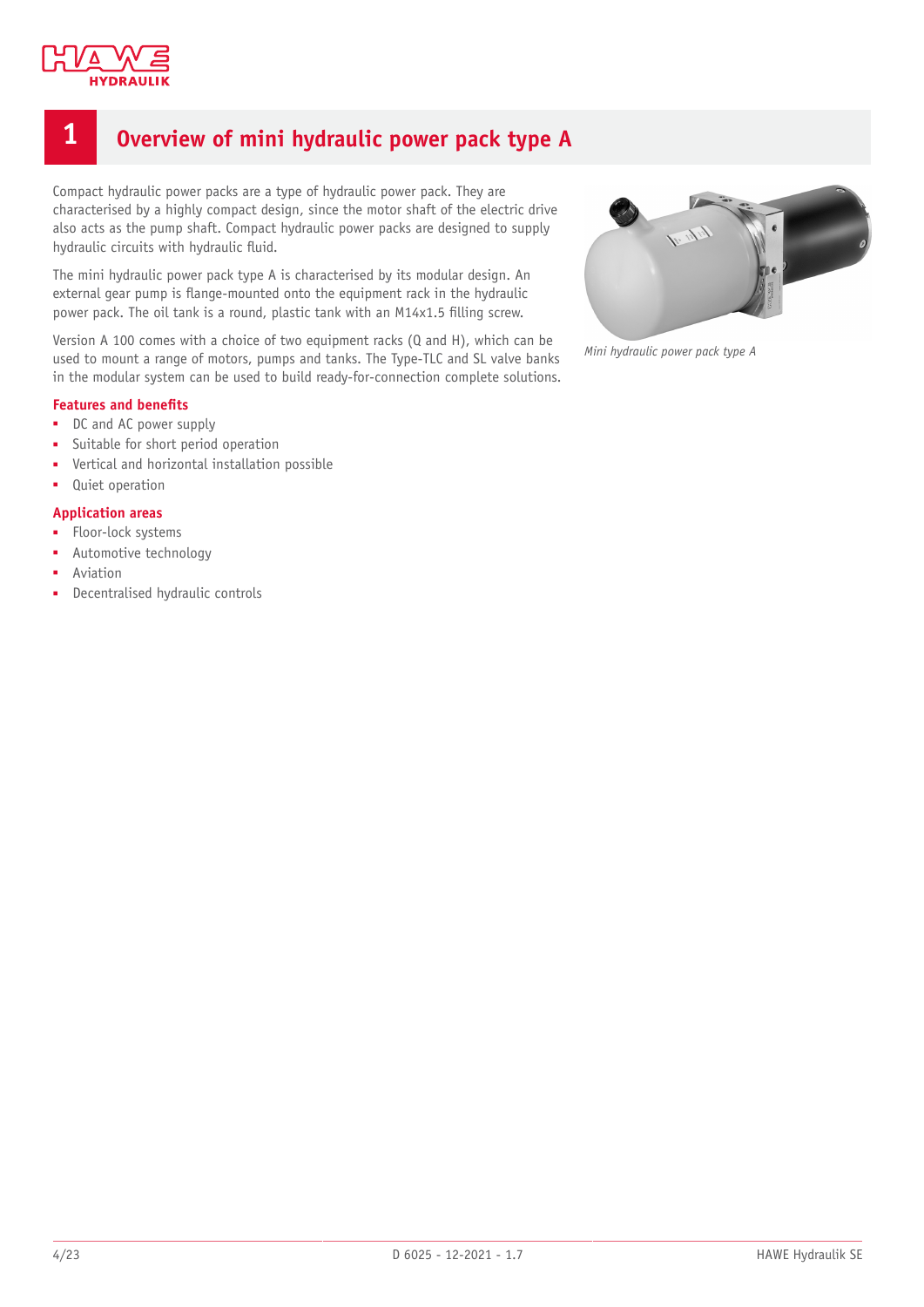

## <span id="page-4-0"></span>**2 Available versions**

#### **Circuit symbol**





#### **Ordering example**

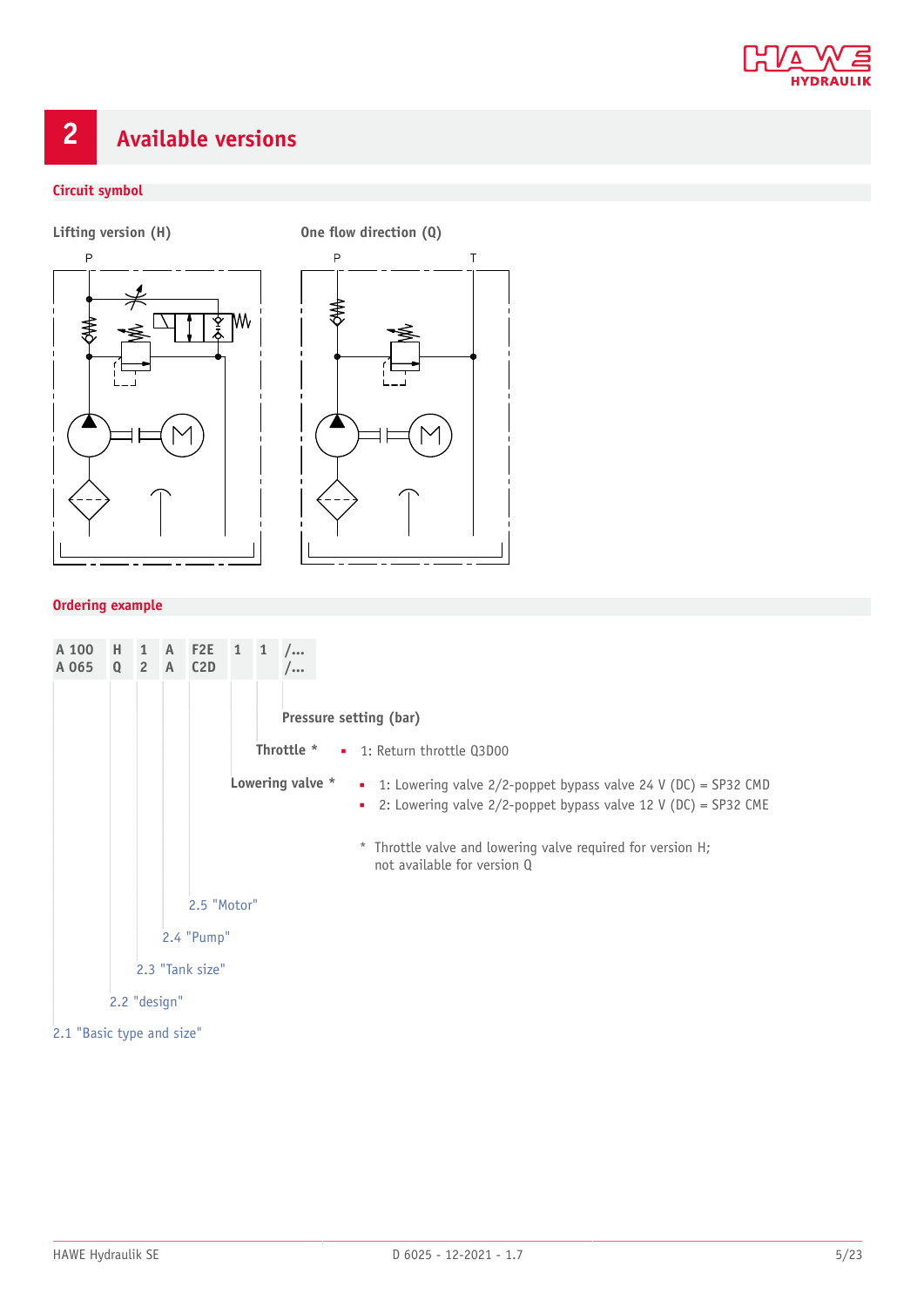

## <span id="page-5-0"></span>**2.1 Basic type and size**

| <b>Type</b> | <b>Description</b>        |
|-------------|---------------------------|
| A 065       | exclusively with DC motor |
| A 100       | with DC and AC motor      |

## <span id="page-5-1"></span>**2.2 design**

| Coding   | For type | Description                                                    | For motor code                                                                               |
|----------|----------|----------------------------------------------------------------|----------------------------------------------------------------------------------------------|
| H        | A 100    | Lifting version, with direct current                           | F <sub>2</sub> E<br>R <sub>2</sub> E                                                         |
| $\Omega$ | A 065    | One flow direction, with direct current                        | C <sub>2</sub> D                                                                             |
|          | A 100    | One flow direction, with direct current or alternating current | F <sub>2</sub> E<br>A4D<br>B <sub>2</sub> D<br>R <sub>2</sub> E<br>A4B (alternating current) |

### <span id="page-5-2"></span>**2.3 Tank size**

| Coding         | Fill volume (l) |       | Usable volume (l)<br>horizontal |       | Usable volume (l)<br>vertical |       |
|----------------|-----------------|-------|---------------------------------|-------|-------------------------------|-------|
|                | A 065           | A 100 | A 065                           | A 100 | A 065                         | A 100 |
|                | 0.23            | 0.4   | --                              | 0.2   | 0.18                          | 0.3   |
| $\overline{2}$ | 0.3             | 0.8   | $- -$                           | 0.4   | 0.25                          | 0.5   |
| 3              | 0.43            |       | --                              | 0.6   | 0.38                          | 0.8   |

## <span id="page-5-3"></span>**2.4 Pump**

#### **Miniature external gear pump**

| Coding                    | Displacement volume<br>$Vg$ (cm <sup>3</sup> /U) | A 065 | A 100 |
|---------------------------|--------------------------------------------------|-------|-------|
| $\mathsf{A}$              | 0.19                                             |       |       |
| B                         | 0.26                                             |       |       |
| $\boldsymbol{\mathsf{X}}$ | 0.32                                             |       |       |
| C                         | 0.38                                             |       |       |
| D                         | 0.50                                             |       |       |
| E                         | 0.63                                             |       |       |
| F                         | 0.88                                             |       |       |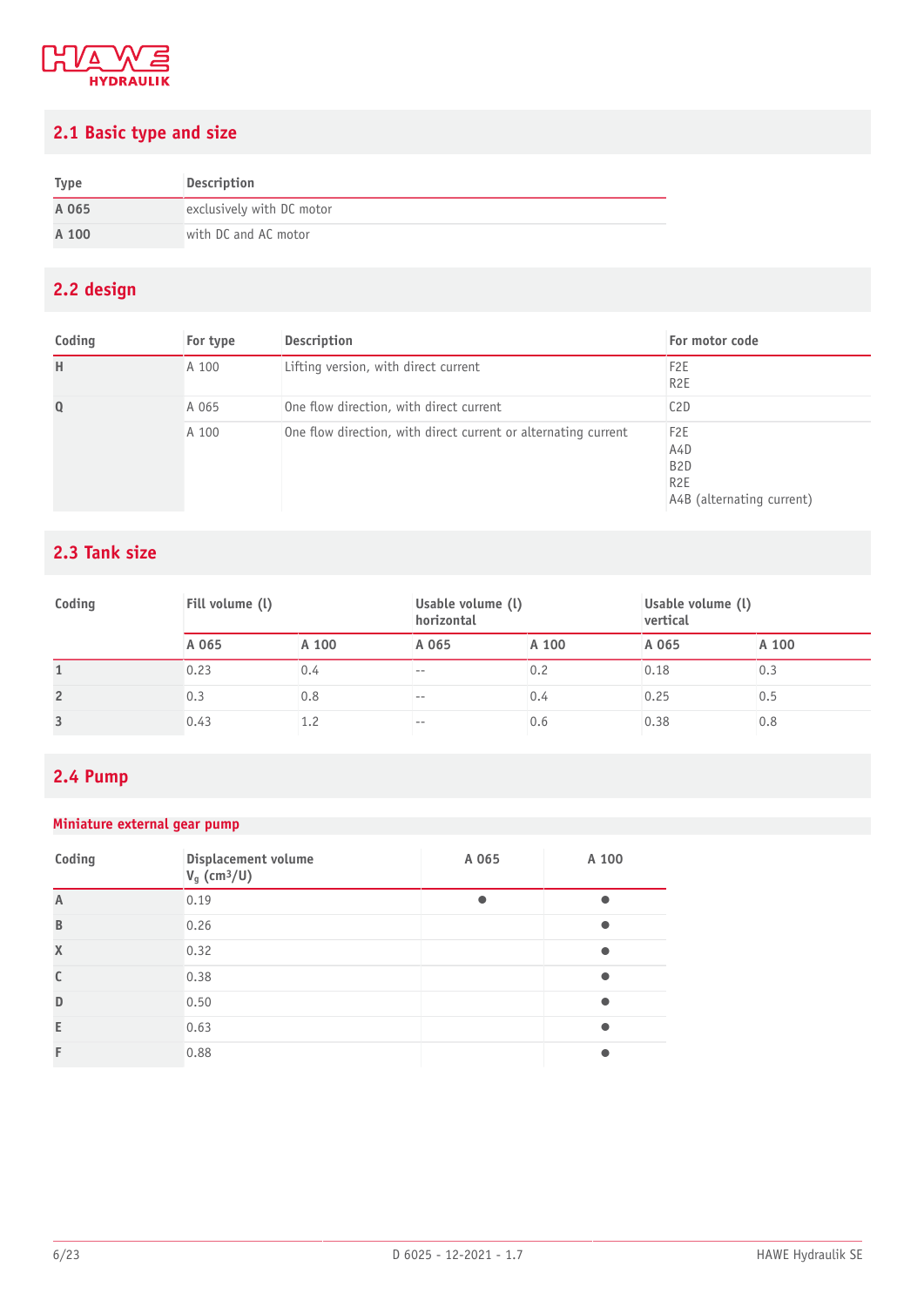

## <span id="page-6-0"></span>**2.5 Motor**

| Coding           | For type | Nominal voltage | Nominal power<br>(kW) | Rated speedl<br>(rpm) |
|------------------|----------|-----------------|-----------------------|-----------------------|
| C2D              | A 065    | 24 V DC         | 0.25                  | > 2000                |
| F <sub>2</sub> E | A 100    | 12 V DC         | 0.35                  | > 2000                |
| A4D              |          | 24 V DC         | 0.1                   | < 2000                |
| B <sub>2</sub> D |          | 24 V DC         | 0.2                   | > 2000                |
| A4B              |          | 230 V AC        | 0.12                  | $= 1500$              |
| $R2E*$           |          | 12 V DC         | 0.7                   | > 2000                |

\* On request



For A4D and B2D: Combination with tank size 1 not possible.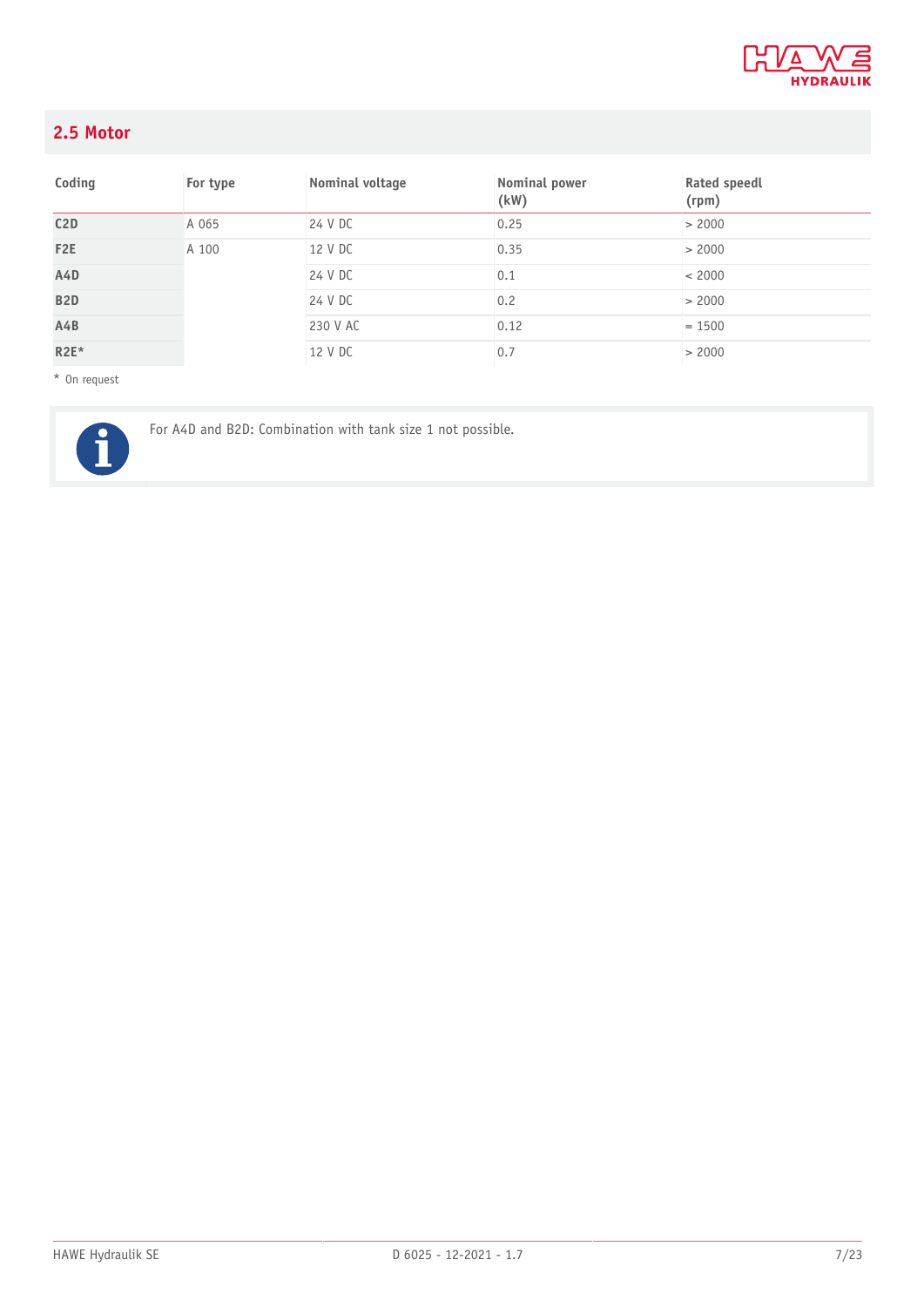

## <span id="page-7-0"></span>**3 Parameters**

## <span id="page-7-1"></span>**3.1 General data**

| <b>Installation position</b>                           | A 065<br>A 100                                     | Vertical (tank on top)<br>Horizontal or vertical (tank on top)                                                                                                                   |                                                                                                  |  |
|--------------------------------------------------------|----------------------------------------------------|----------------------------------------------------------------------------------------------------------------------------------------------------------------------------------|--------------------------------------------------------------------------------------------------|--|
| <b>Attachment</b>                                      |                                                    |                                                                                                                                                                                  | Firmly screwed, 2 x M6 on the equipment rack preferably elastic suspension                       |  |
| Pump design                                            |                                                    | External gear pump                                                                                                                                                               |                                                                                                  |  |
| Noise level<br>(distance 1 m, decoupled<br>attachment) | A 065<br>A 100<br>A 100<br>A 100<br>A 100<br>A 100 | Motor<br>C2D<br>F <sub>2</sub> E<br>A4D<br>B <sub>2</sub> D<br>A4B<br>R <sub>2</sub> E                                                                                           | 57 $dB(A)$<br>57 $dB(A)$<br>55 $dB(A)$<br>55 $dB(A)$<br>55 dB(A)<br>$60 \text{ dB}(A)$           |  |
| <b>Hydraulic fluid</b>                                 |                                                    | Viscosity range: 10 - 500 mm <sup>2</sup> /s<br>Other media on request                                                                                                           | Hydraulic fluid, according to DIN 51 524 Parts 1 to 3; ISO VG 10 to 68 according to DIN ISO 3448 |  |
| <b>Cleanliness level</b>                               | ISO 4406<br>20/18/15                               |                                                                                                                                                                                  |                                                                                                  |  |
| <b>Temperatures</b>                                    | A 065<br>A 100                                     | Environment: approx. -15 to +80 °C, hydraulic fluid: +10 to +40 °C<br>Environment: approx. -30 to +80 °C, hydraulic fluid: -15 to +80 °C<br>Pay attention to the viscosity range |                                                                                                  |  |
| Service life                                           | 10 years with max. 10,000 cycles                   |                                                                                                                                                                                  |                                                                                                  |  |

## <span id="page-7-2"></span>**3.2 Weight**

| Weight without hydraulic<br>fluid |       | with motor       | Q      | Н                 |
|-----------------------------------|-------|------------------|--------|-------------------|
|                                   | A 065 | C2D              | 1.8 kg | $\qquad \qquad -$ |
|                                   | A 100 | F <sub>2</sub> E | 4.7 kg | 5.2 kg            |
|                                   | A 100 | A <sub>4</sub> D | 4.3 kg | $- -$             |
|                                   | A 100 | B <sub>2</sub> D | 4.3 kg | $\qquad \qquad -$ |
|                                   | A 100 | A4B              | 5.4 kg | $\qquad \qquad -$ |
|                                   | A 100 | R <sub>2</sub> E | 5.4 kg | 6 kg              |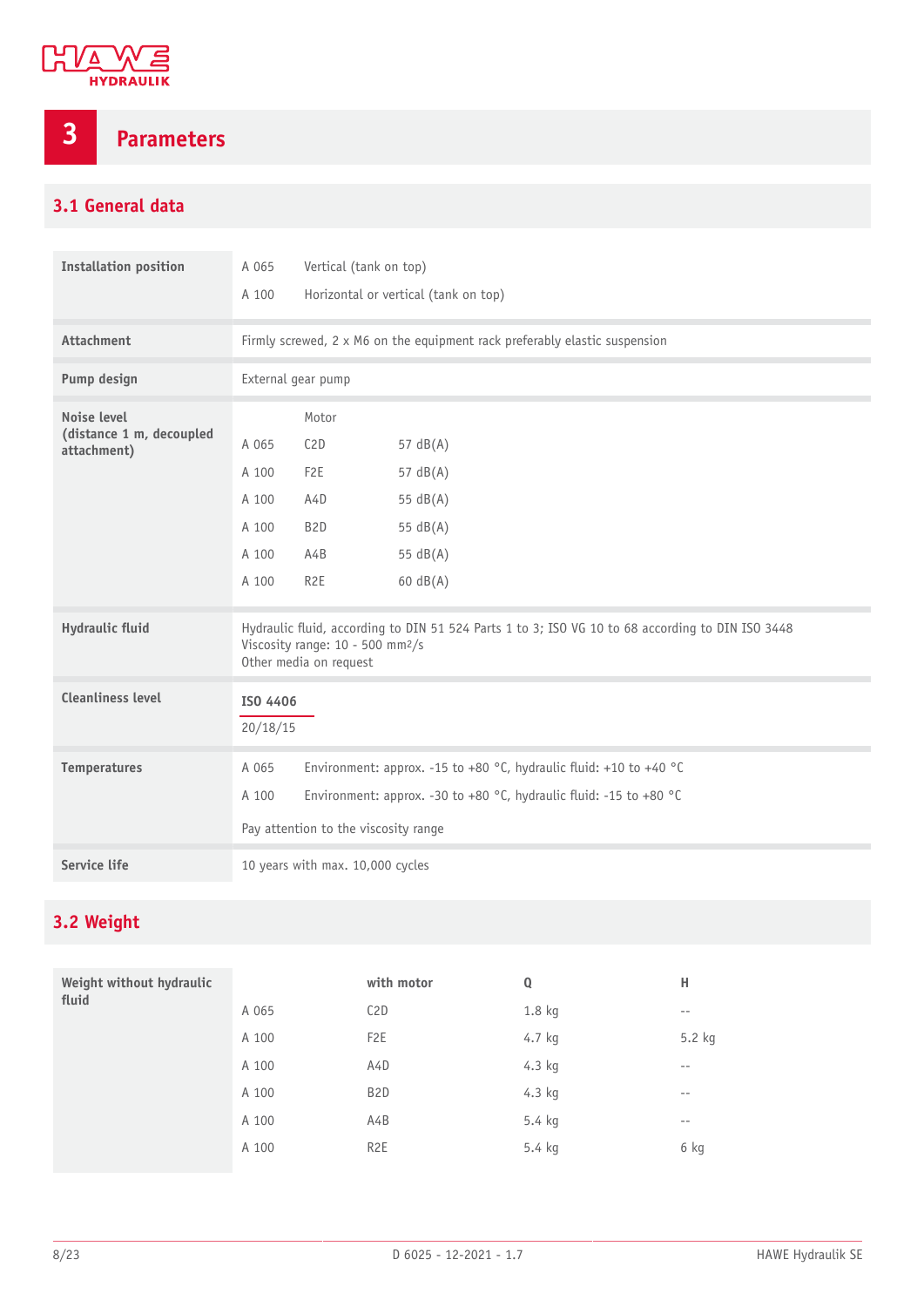

## <span id="page-8-0"></span>**3.3 Pressure and volumetric flow**

| max. Operating pressure      | A 065<br>A 100    | 150 bar (depending on the application)<br>210 bar (depending on the application) |
|------------------------------|-------------------|----------------------------------------------------------------------------------|
| max. Flow rate               | 3 lpm             |                                                                                  |
| <b>Filter retention rate</b> | $\beta_{25} > 75$ |                                                                                  |

## <span id="page-8-1"></span>**3.4 Electrical data**

#### **Motor C2D**

| Voltage                      | 24 V direct current    |
|------------------------------|------------------------|
| Nominal power                | 250 W                  |
| Duty cycle                   | S3 - 20 % ED           |
| <b>Electrical connection</b> | $2 \times$ flex $(2x)$ |
| <b>Protection class</b>      | IP50 per DIN 40050     |

#### **Terminal assignment**

#### **Temperature measurement**



**Motor**



1 black

2 red

#### **Characteristic line**

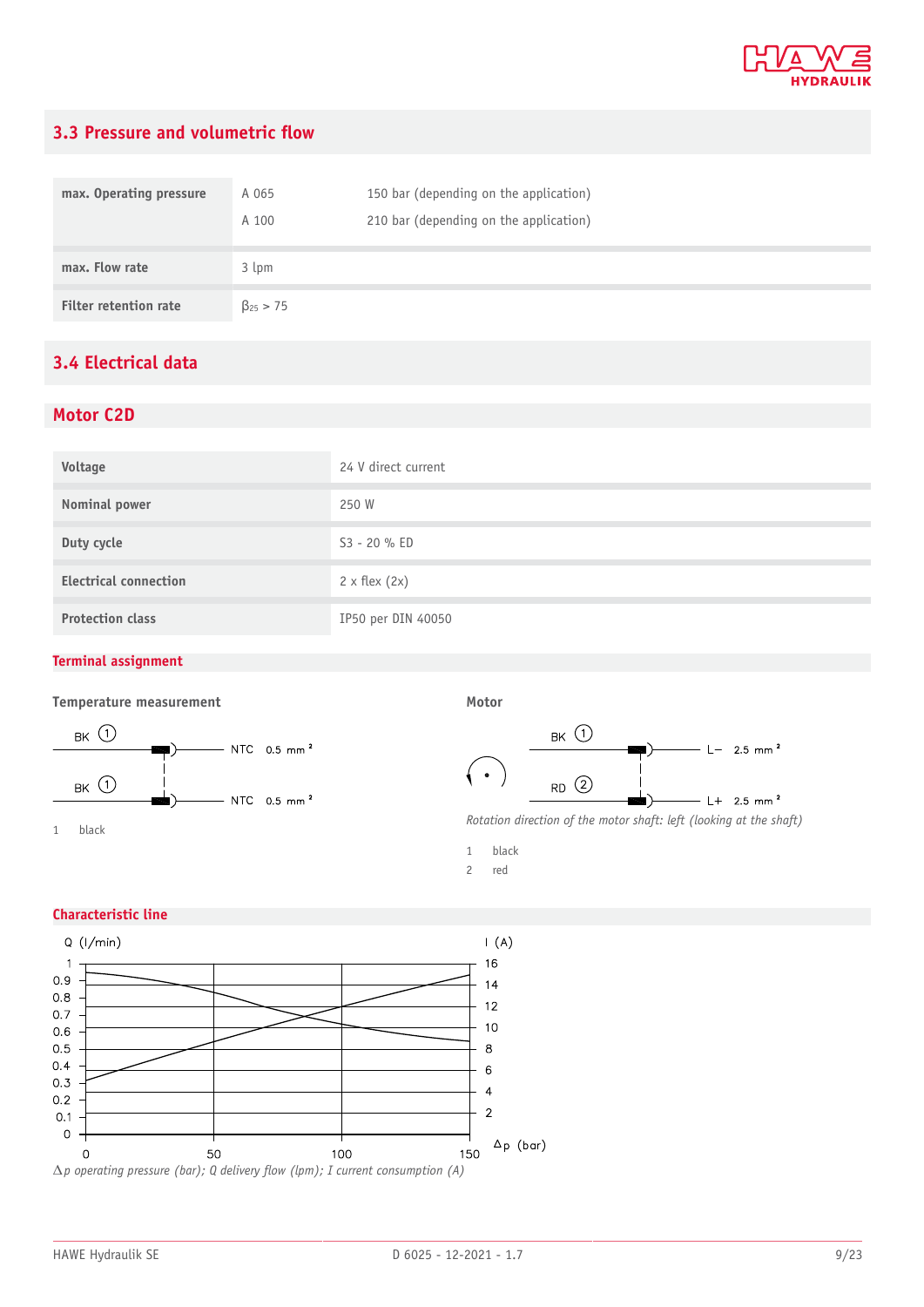

## **Motor F2E**

| voltage               | 12 V (DC)                                                                        |
|-----------------------|----------------------------------------------------------------------------------|
| rated otput           | 350 W                                                                            |
| duty cycle*           | up to 40 % (depends on je nach delivery flow, pressure, environmental condition) |
| electrical connection | $2 \times M6$ (eyelet)                                                           |
| protection class      | IP54 concerning to DIN 40050                                                     |

#### **Terminal assignment**



*Rotation direction of the motor shaft: left (looking at the shaft)*

#### **Characteristic line pump A, C, E**

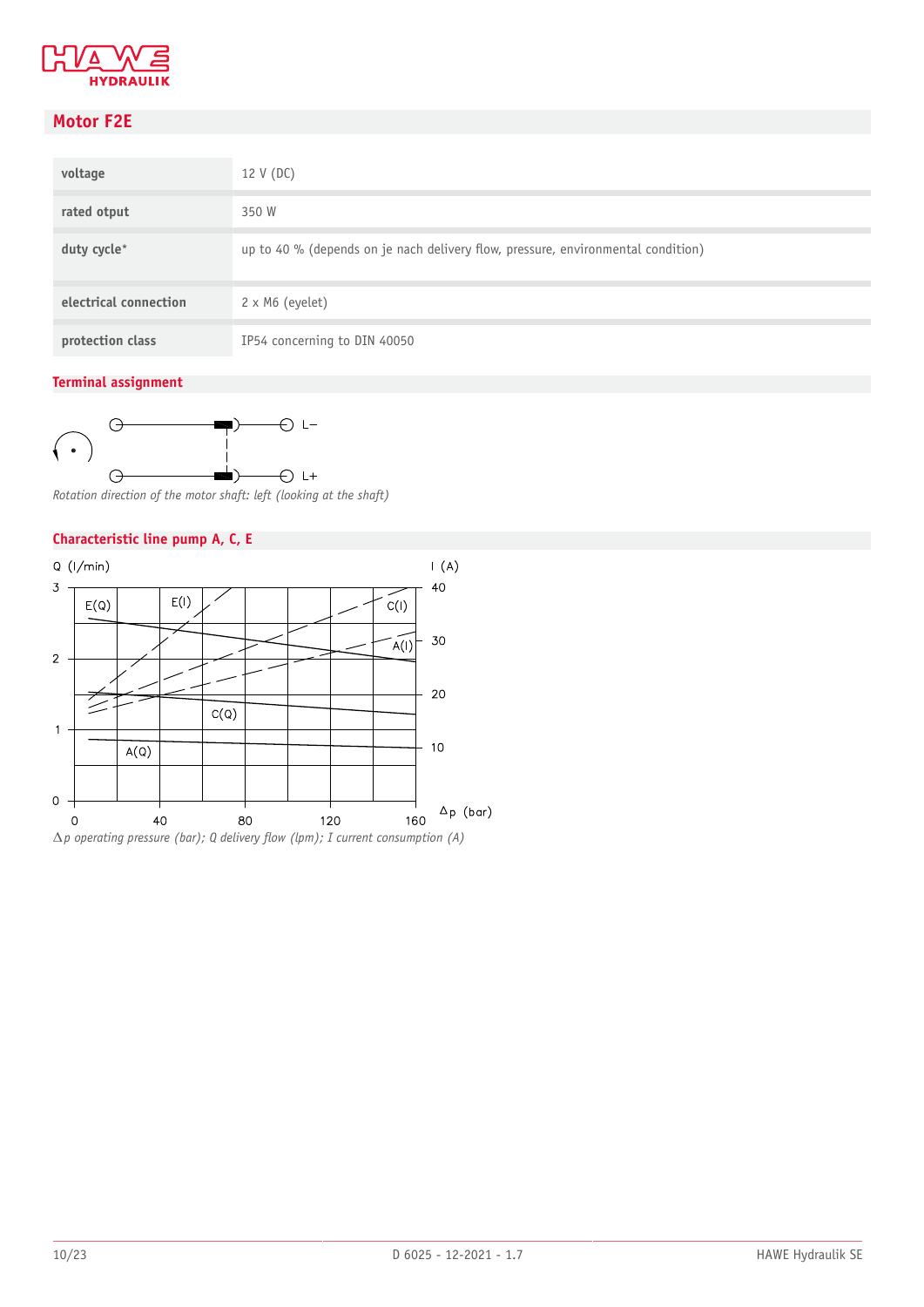

### **Motor A4D**

| voltage               | 24 V (DC)                                                                        |
|-----------------------|----------------------------------------------------------------------------------|
| Nominal power         | 100 W                                                                            |
| duty cycle*           | up to 40 % (depends on je nach delivery flow, pressure, environmental condition) |
| electrical connection | 2 x eyelet AWG 16 (1100 mm) red +, black -                                       |
| protection class      | IP50 concerning to DIN 40050                                                     |

#### **Terminal assignment**



*Rotation direction of the motor shaft: left (looking at the shaft)*

- 1 black
- 2 red

#### **Characteristic line pump A, B, C**

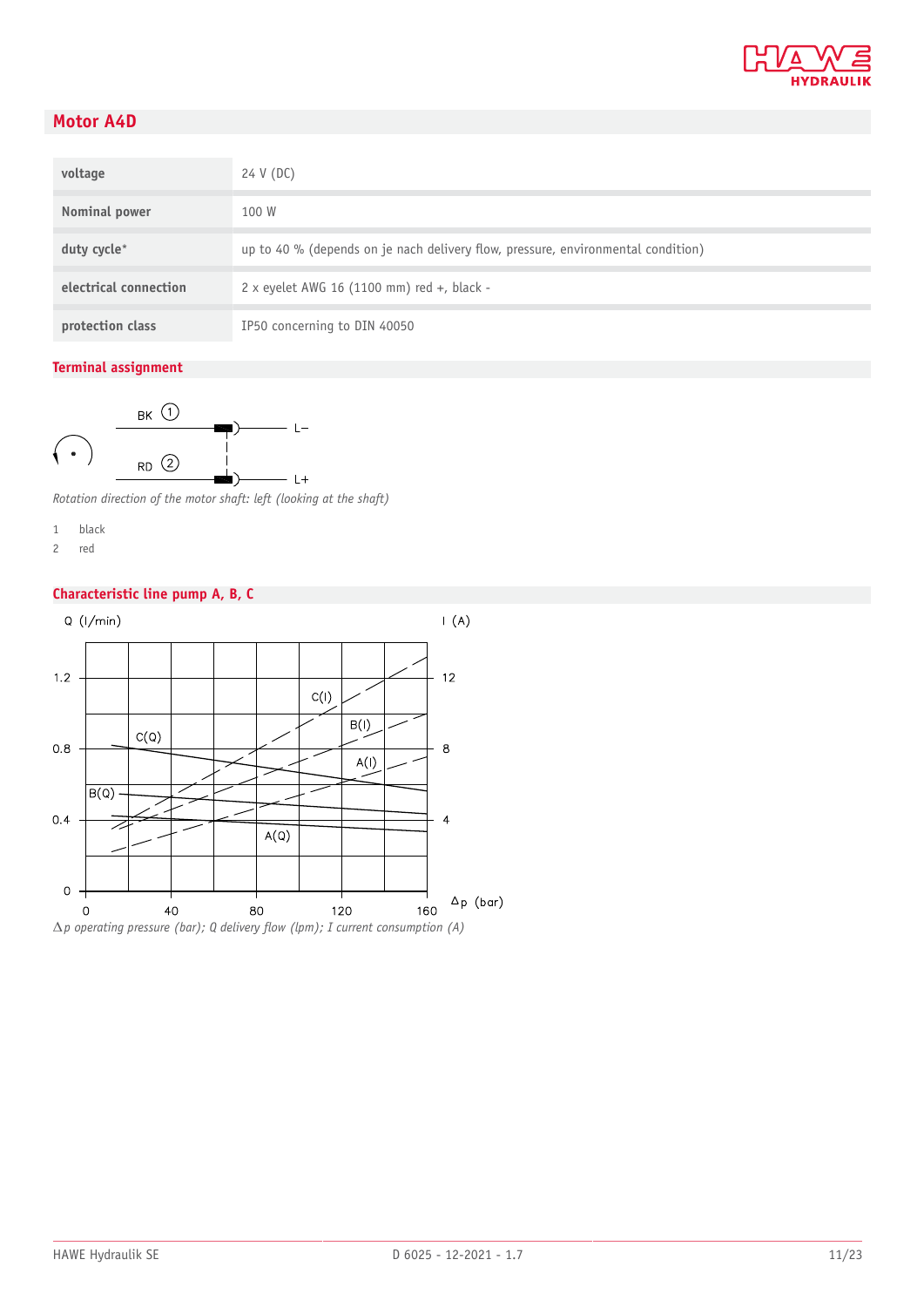

### **Motor B2D**

| voltage               | 24 V (DC)                                                                        |
|-----------------------|----------------------------------------------------------------------------------|
| Nominal power         | 200 W                                                                            |
| duty cycle*           | up to 40 % (depends on je nach delivery flow, pressure, environmental condition) |
| electrical connection | 2 x eyelet AWG 16 (1000 mm) red +, black -                                       |
| protection class      | IP50 concerning to DIN 40050                                                     |

#### **Terminal assignment**



*Rotation direction of the motor shaft: left (looking at the shaft)*

- 1 black
- 2 red

#### **Characteristic line pump A, B, C, D**

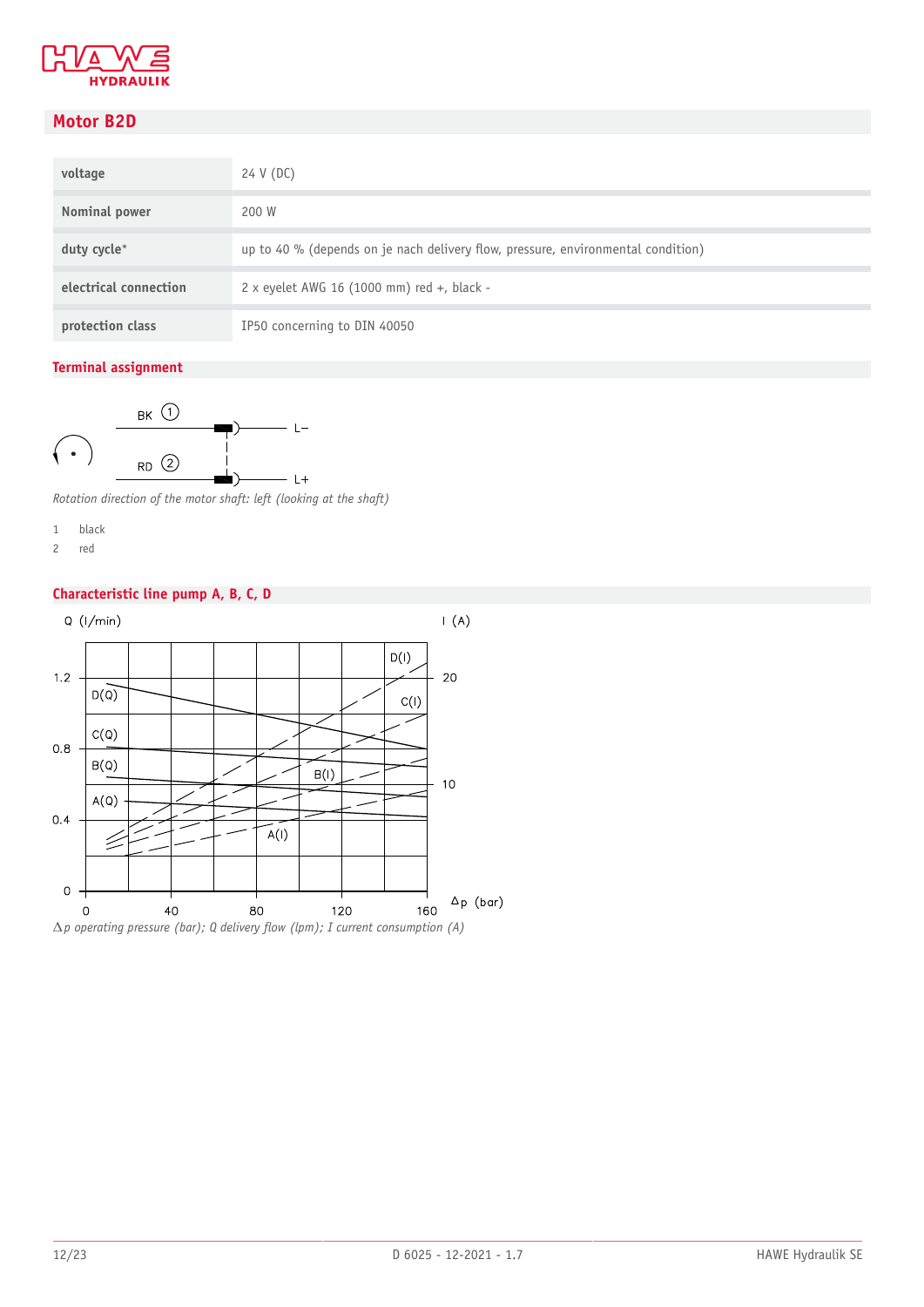

### **Motor A4B**

| voltage               | $1 \times 230$ V alternating voltage                                             |
|-----------------------|----------------------------------------------------------------------------------|
| Nominal power         | 120 W                                                                            |
| duty cycle*           | up to 40 % (depends on je nach delivery flow, pressure, environmental condition) |
| electrical connection | cables with ferrules                                                             |
| protection class      | IP44 concerning to DIN 40050                                                     |

#### **Terminal assignment**



*Rotation direction of the motor shaft: left (looking at the shaft)*

- 1 brown
- 2 black
- 3 blue
- 4 yellow/green

#### **Characteristic line pump A, B**

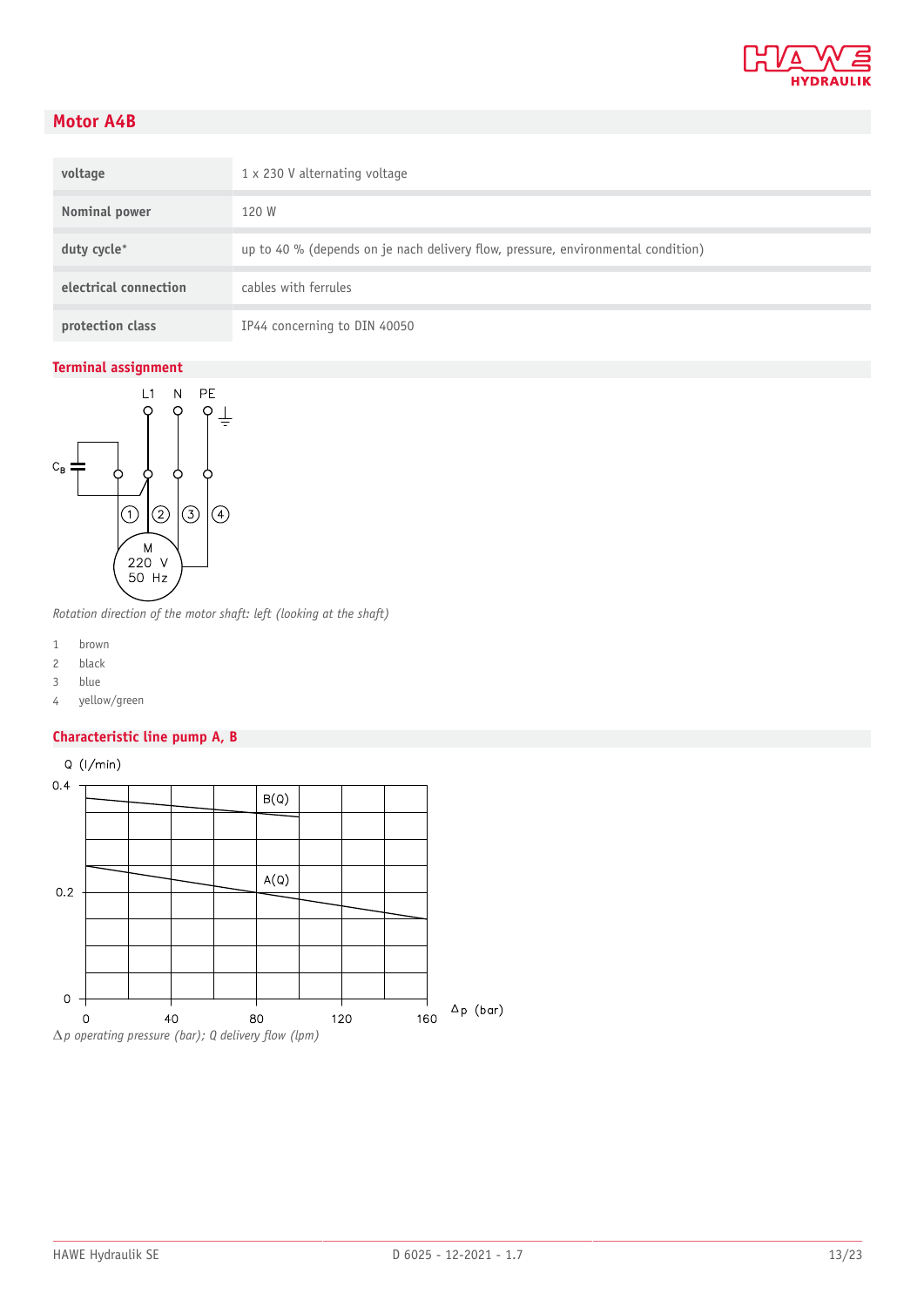

## **Motor R2E**

| voltage               | 12 V (DC)                                                                                         |
|-----------------------|---------------------------------------------------------------------------------------------------|
| rated output          | 700 W                                                                                             |
| duty cycle*           | up to 40 % (depends on je nach delivery flow, pressure, environmental condition)                  |
| electrical connection | $1 \times M6$ and $1 \times M8$ for eyelet, $1 \times 6.3 \times 0.8$ for flat push-in receptacle |
| protection class      | IP54 concerning to DIN 40050                                                                      |

#### **Terminal assignment**



*Rotation direction of the motor shaft: left (looking at the shaft)*

- 1 M8 red
- 2 M6 black

#### **Characteristic line pump X, D, E**

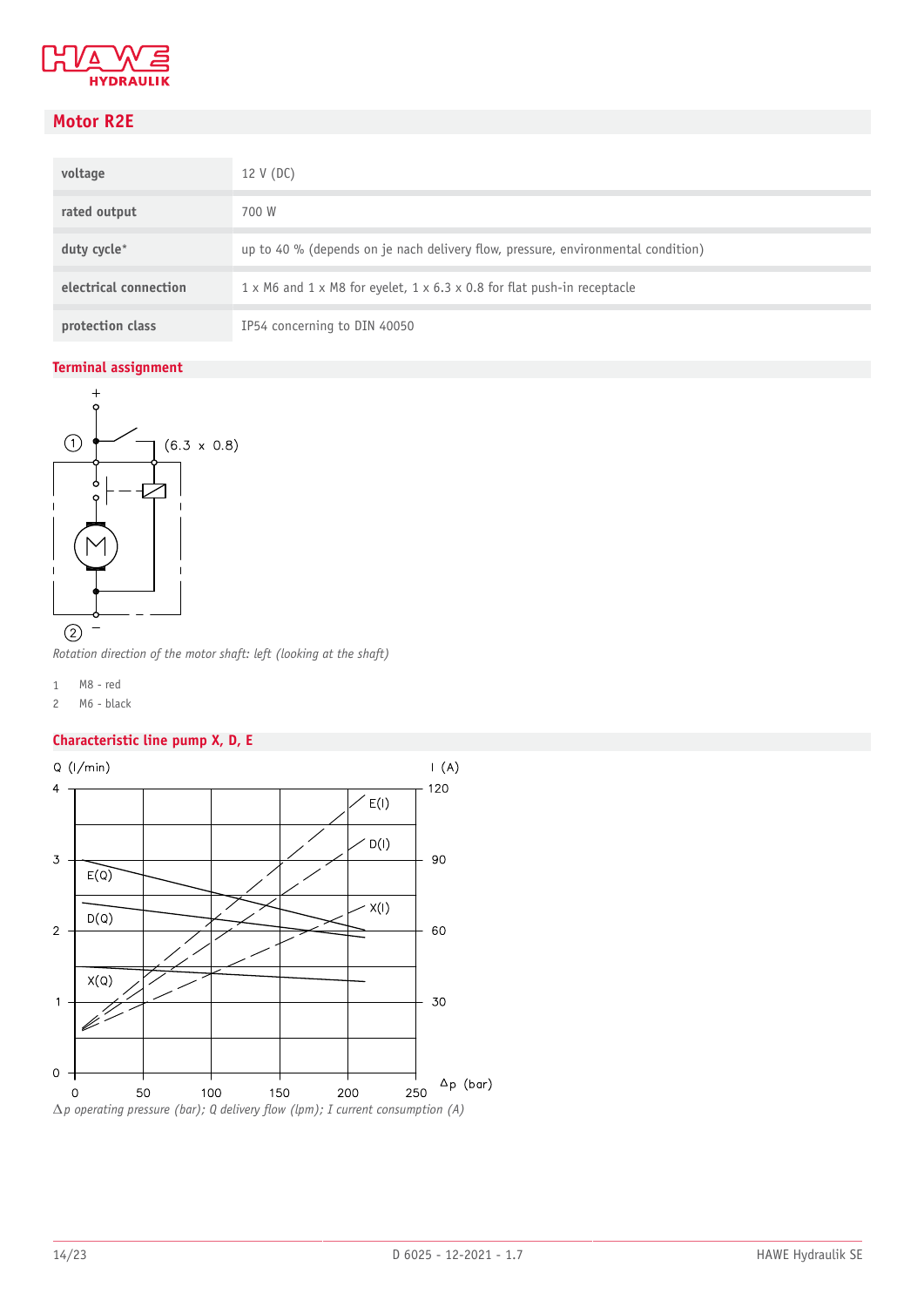

## <span id="page-14-0"></span>**4 Dimensions**

All dimensions in mm, subject to change.

#### **A 065 - Q ... C2D**





ø65.8

╖

**TITULUA**  $\overline{\mathbb{m}}$ 

**HAWE** 

32.5

135.5



hydraulic connections P and T: 2x M10x1

| Coding<br><b>Tank size</b> |     |
|----------------------------|-----|
|                            | 265 |
| $\mathcal{P}$              | 292 |
| 2                          | 337 |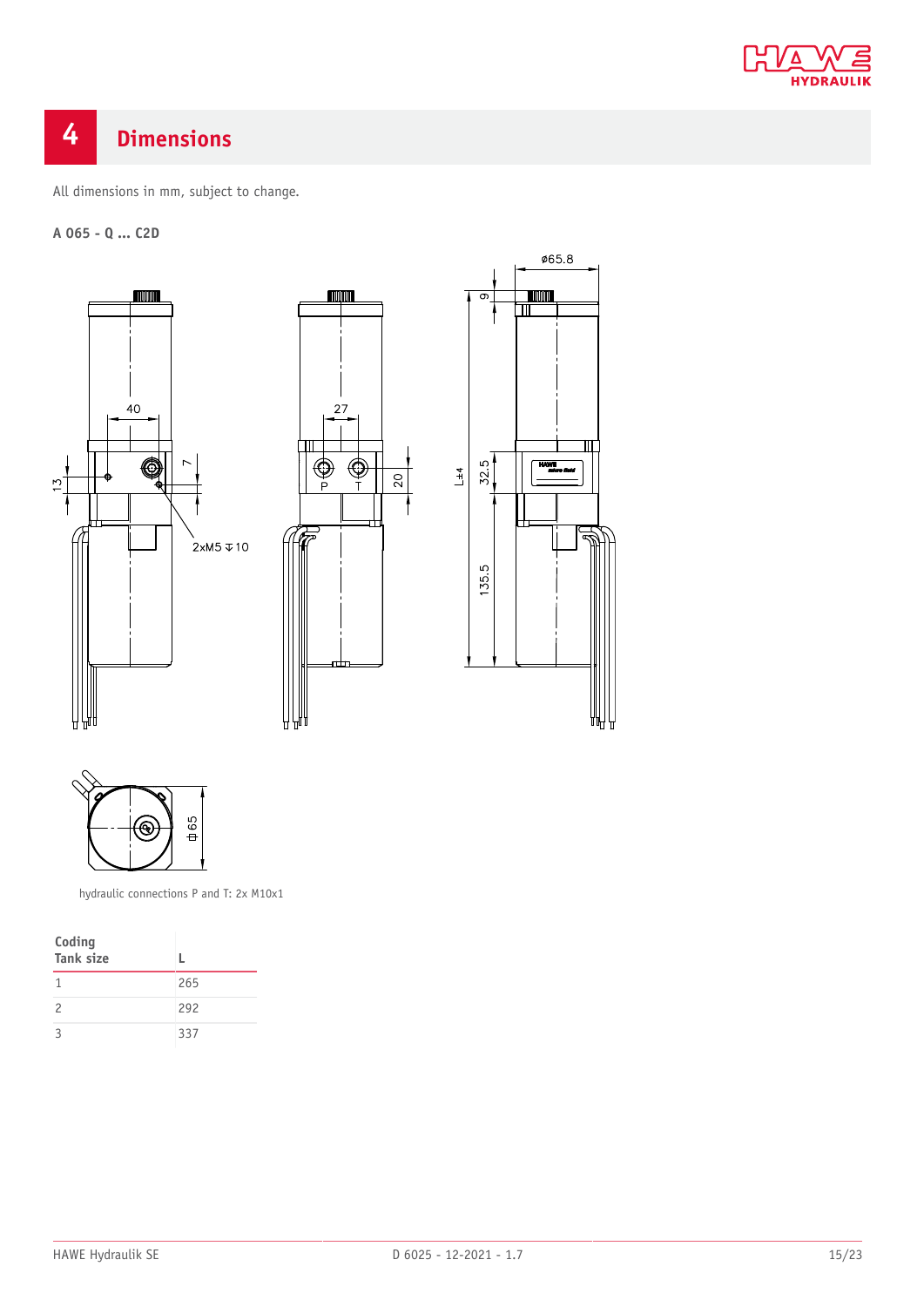

**A 100 -Q ... F2E**





| Coding<br><b>Tank size</b> | L.    |
|----------------------------|-------|
|                            | 292.5 |
| $\mathcal{P}$              | 342.5 |
| ς                          | 392.5 |

 $\overline{\mathbb{E}}$ 32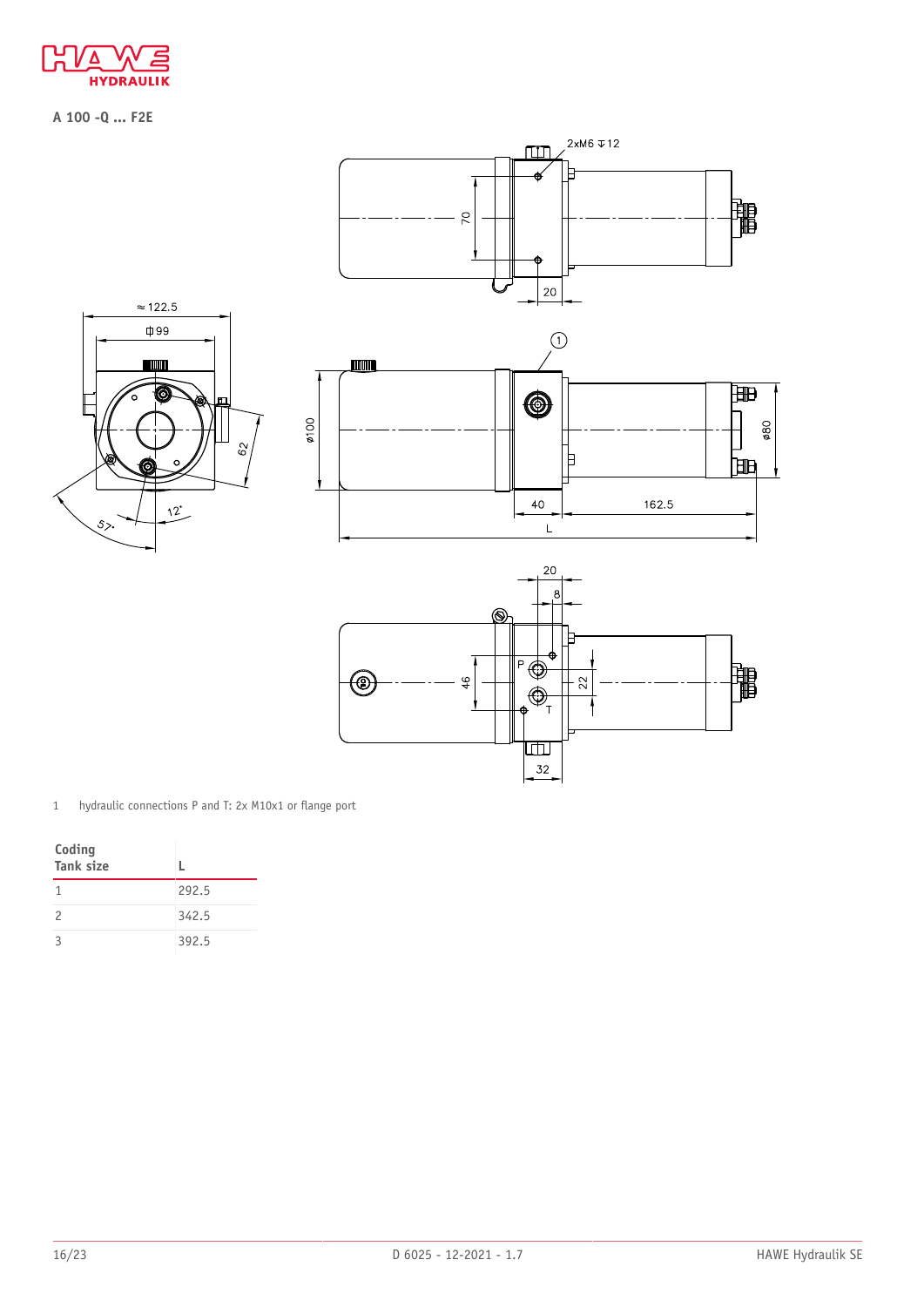

**A 100 -H ... F2E**









| Coding<br><b>Tank size</b> |       |
|----------------------------|-------|
|                            | 292.5 |
| $\mathcal{P}$              | 342.5 |
| 3                          | 392.5 |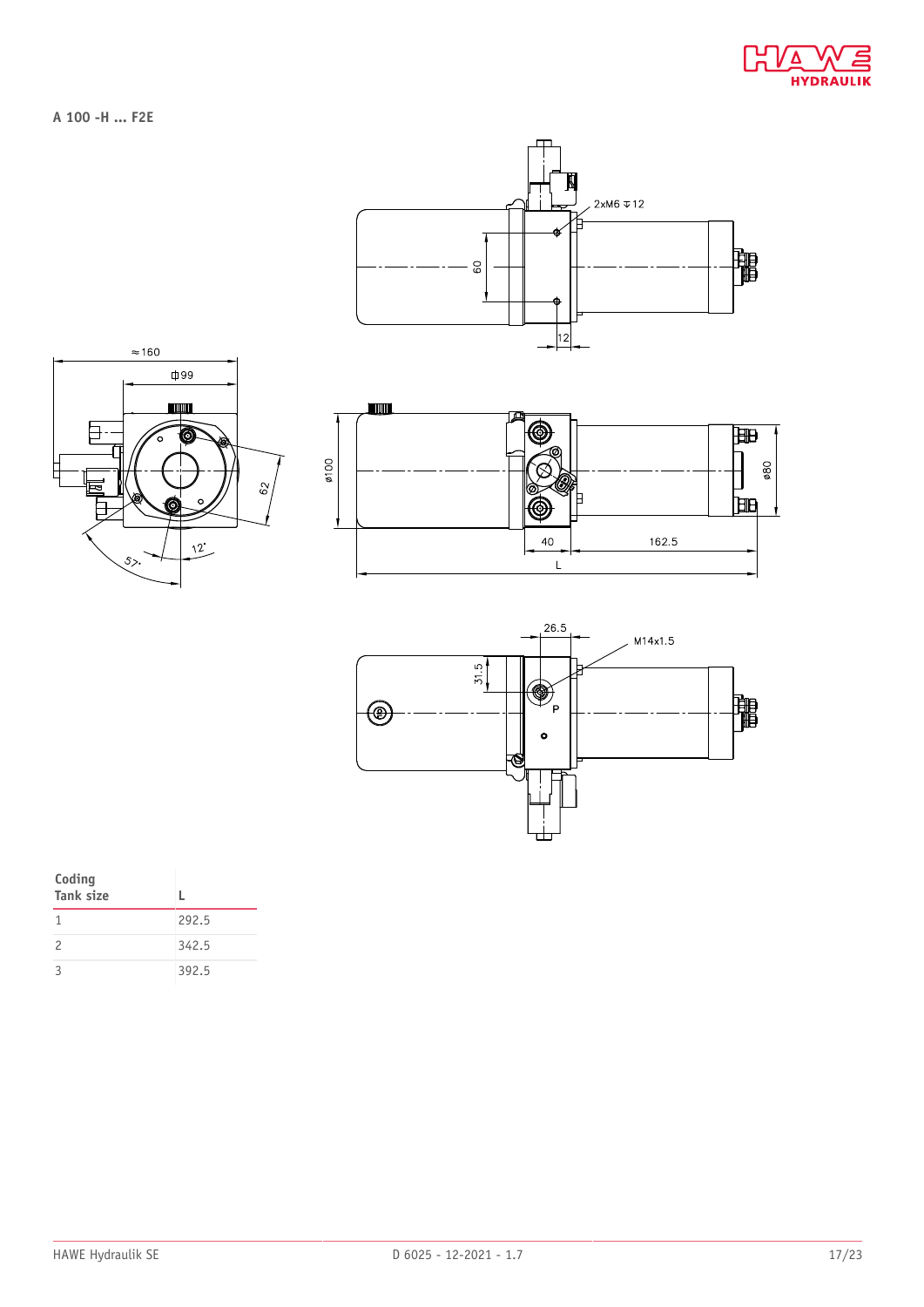

**A 100 -Q ... A4D A 100 -Q ... B2D**



1 hydraulic connections P and T: 2x M10x1 or flange port

| Coding<br>Tank size |       |
|---------------------|-------|
| $\mathcal{P}$       | 298.5 |
|                     | 367.5 |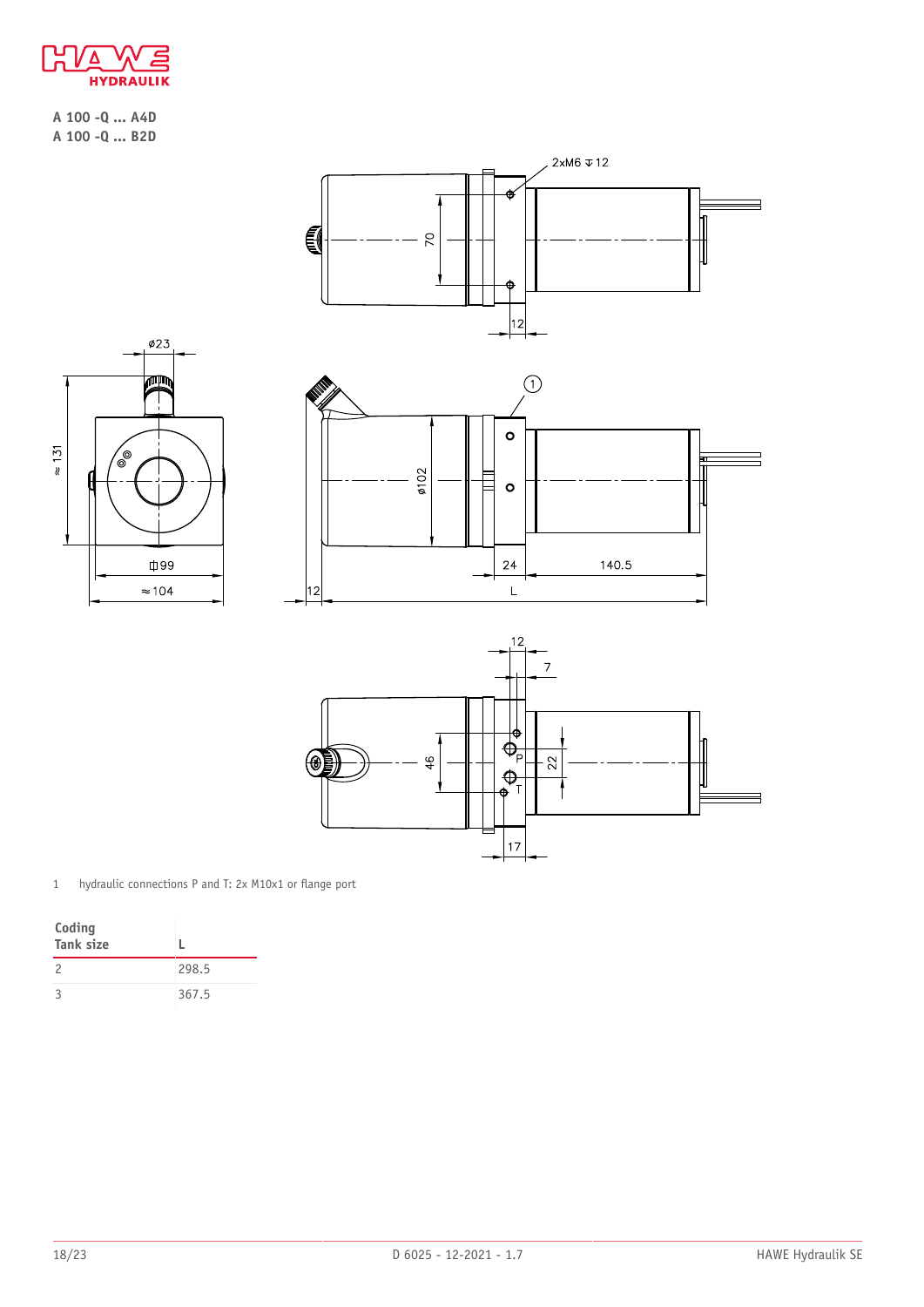

- **A 100 -Q ... A4B A 100 -Q ... D4B**
- **A 100 -Q ... J2B**









1 hydraulic connections P and T: 2x M10x1 or flange port

| Coding<br>Tank size |     | Coding<br>Motor  | L1    |
|---------------------|-----|------------------|-------|
|                     | 90  | A4B              | 134.3 |
| 2                   | 140 | D <sub>4</sub> B | 164.3 |
| ς                   | 195 | J2B              | 172.3 |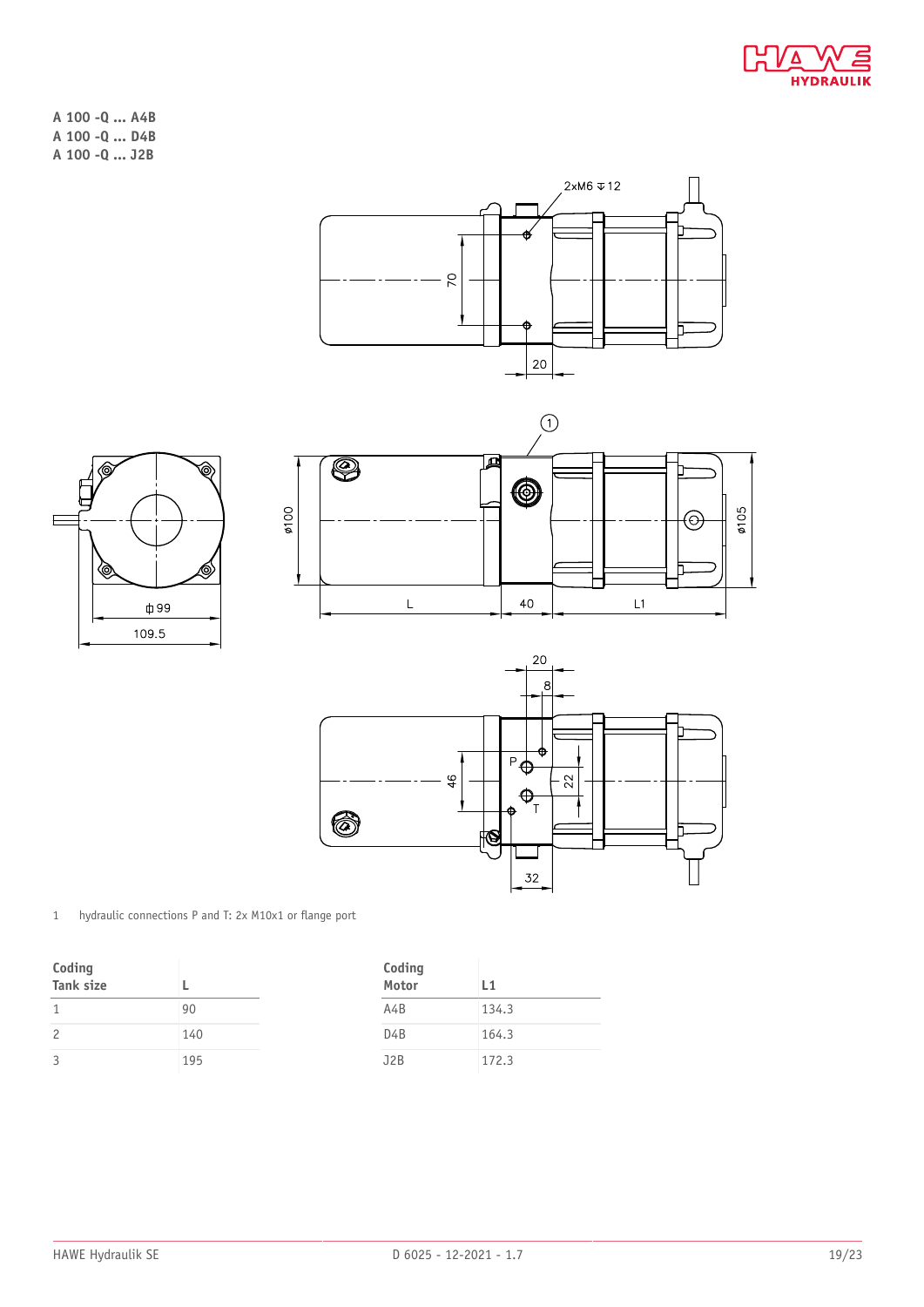

**A 100 -Q ... R2E**



1 hydraulic connections P and T: 2x M10x1 or flange port

| Coding<br><b>Tank size</b> |       |
|----------------------------|-------|
| 1                          | 327.5 |
| $\mathcal{P}$              | 377.5 |
| $\mathcal{R}$              | 432.5 |

32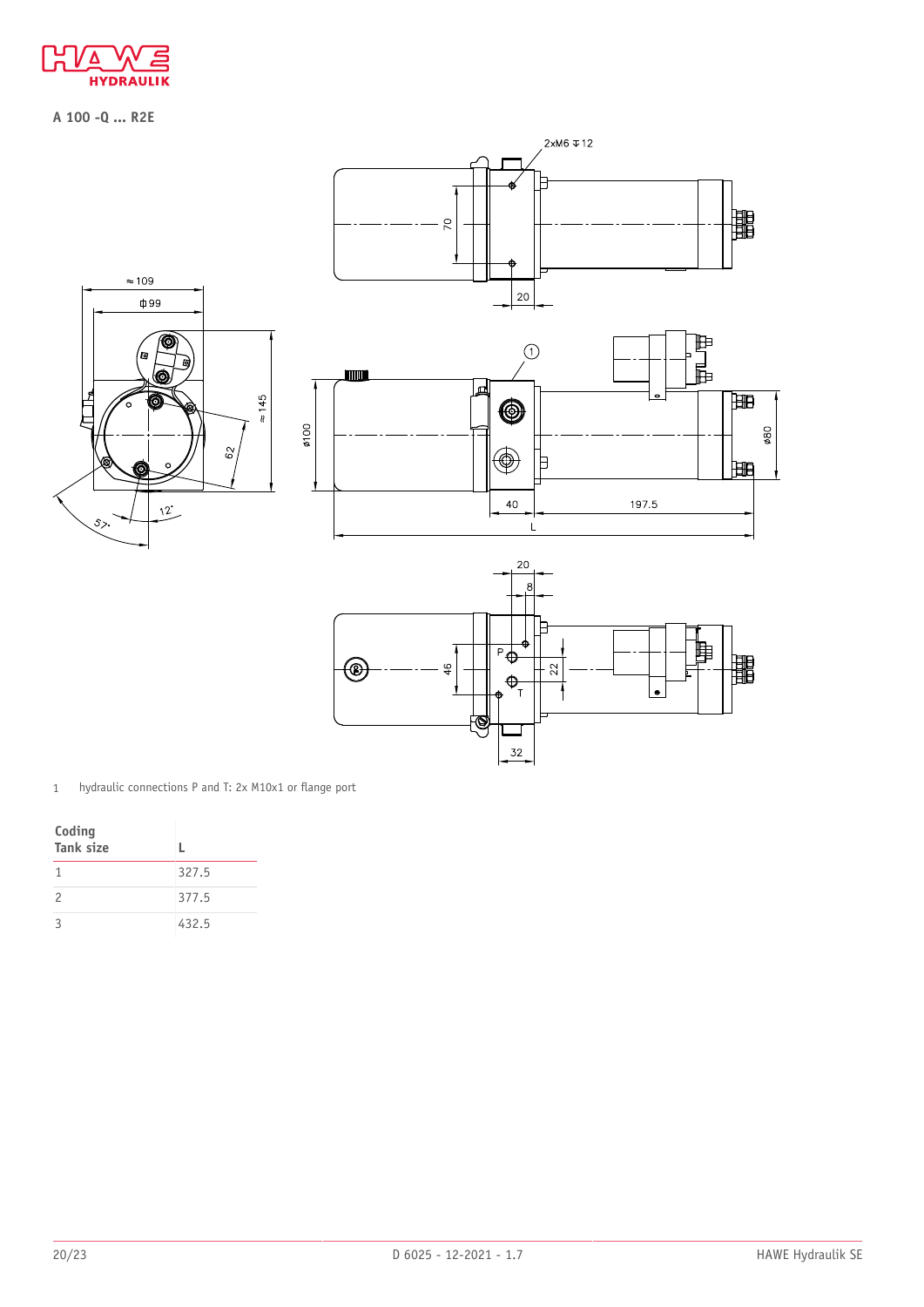

**A 100 -H ... R2E**





| Coding<br><b>Tank size</b> |       |
|----------------------------|-------|
|                            | 327.5 |
| $\mathcal{P}$              | 377.5 |
| $\mathcal{R}$              | 432.5 |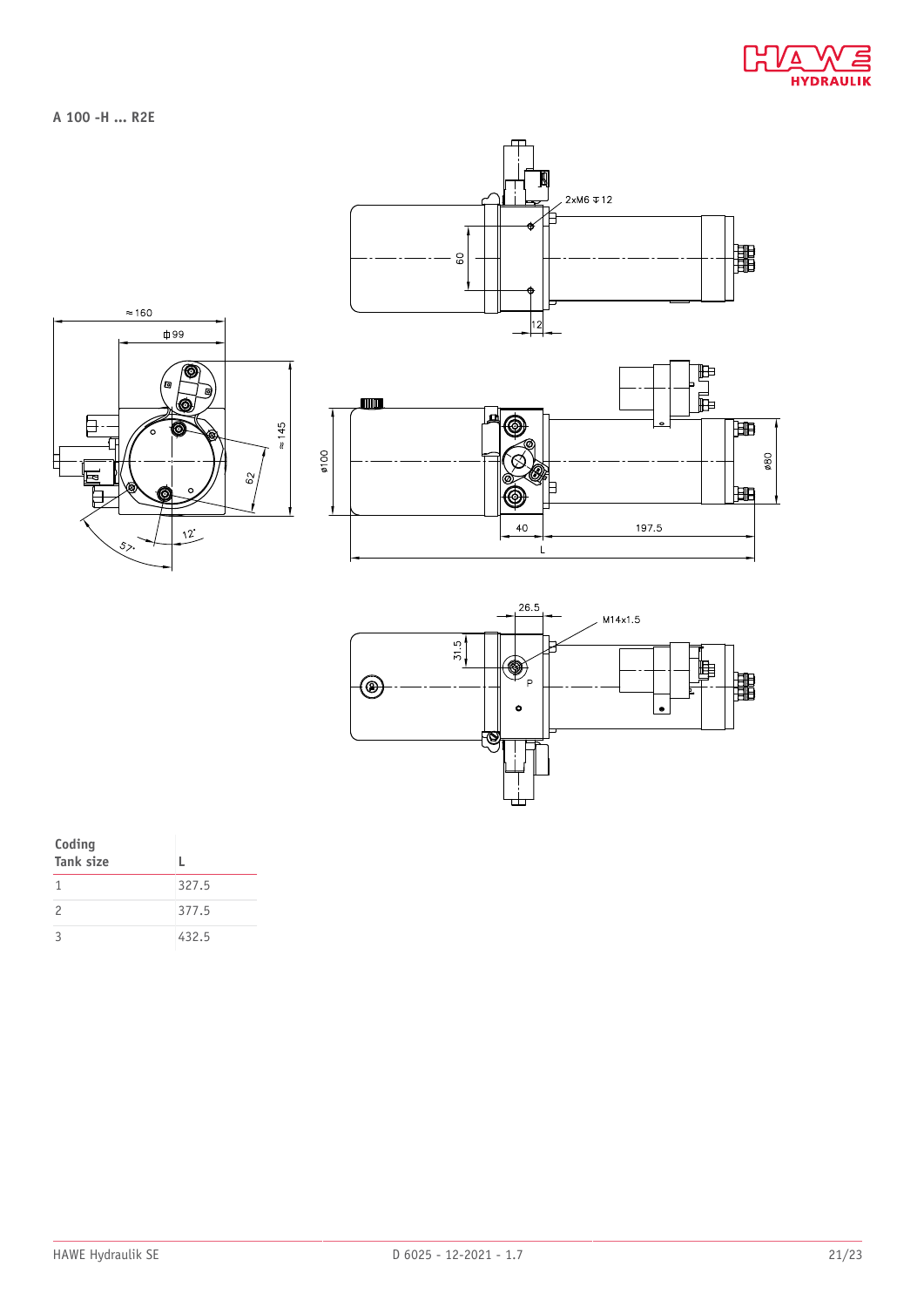

## <span id="page-21-0"></span>**5 Installation, operation and maintenance information**



## **DAMAGE**

**Reference to other document Assembly instructions for mini hydraulic power pack type A: B 6025** Available for this product: assembly instructions with notes on

- intended use,
- operating and maintenance,
- Assembly information